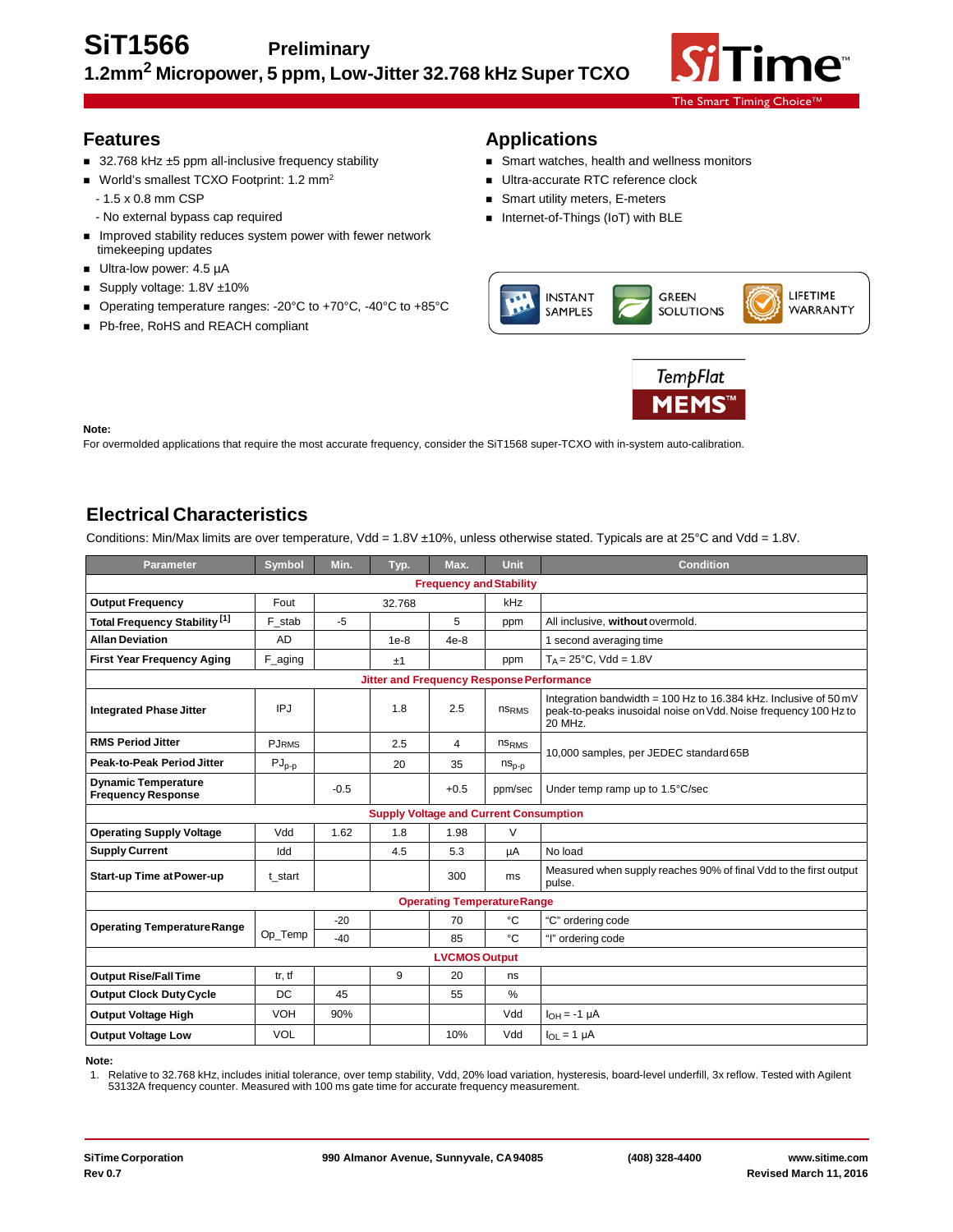

## **Pin Configuration**

| <b>CSP</b><br>Pin | <b>Symbol</b> | $\mathsf{U}\mathsf{O}$ | <b>Functionality</b>                                                                                                                                                                                                                                                              |
|-------------------|---------------|------------------------|-----------------------------------------------------------------------------------------------------------------------------------------------------------------------------------------------------------------------------------------------------------------------------------|
|                   | <b>GND</b>    | <b>Internal Test</b>   | Connect to GND                                                                                                                                                                                                                                                                    |
|                   | CLK Out       | <b>OUT</b>             | Oscillator clock output.                                                                                                                                                                                                                                                          |
| 3                 | Vdd           | Power Supply           | Under normal operating conditions, Vdd does not require external bypass/decoupling<br>capacitor(s). SiT1566 includes on-chip filtering capacitors. Under extreme noise on the<br>supply, a 10-100 nF low ESR ceramic bypass capacitor may be recommended close to the<br>Vdd pin. |
| 4                 | <b>GND</b>    | Power Supply<br>Ground | Connect to ground.                                                                                                                                                                                                                                                                |

#### **CSP Package (TopView)**



### **Absolute Maximum Ratings**

Attempted operation outside the absolute maximum ratings may cause permanent damage to the part. Actual performance of the IC is only guaranteed within the operational specifications, not at absolute maximum ratings.

| <b>Parameters</b>                                  | <b>Test Conditions</b> | Value            | Unit |
|----------------------------------------------------|------------------------|------------------|------|
| Continuous Power Supply Voltage Range (Vdd)        |                        | $-0.5$ to 4.0    | ٧    |
| Continuous Maximum Operating Temperature Range     |                        | 105              | °C   |
| Short Duration Maximum Operating Temperature Range | $\leq$ 30 minutes      | 125              | °C   |
| Human Body Model (HBM) ESD Protection              | JESD22-A114            | 2000             | V    |
| Charge-Device Model (CDM) ESD Protection           | JESD22-C101            | 750              | V    |
| Machine Model (MM) ESD Protection                  | $T_A = 25^{\circ}C$    | 200              | V    |
| Latch-up Tolerance                                 |                        | JESD78 Compliant |      |
| Mechanical Shock Resistance                        | Mil 883, Method 2002   | 20,000           | g    |
| <b>Mechanical Vibration Resistance</b>             | Mil 883, Method 2007   | 70               | g    |
| 1508 CSP Junction Temperature                      |                        | 150              | °С   |
| <b>Storage Temperature</b>                         |                        | $-65$ to $150$   | °€   |

# **System Block Diagram**



**Figure 1. SiT1566 Block Diagram**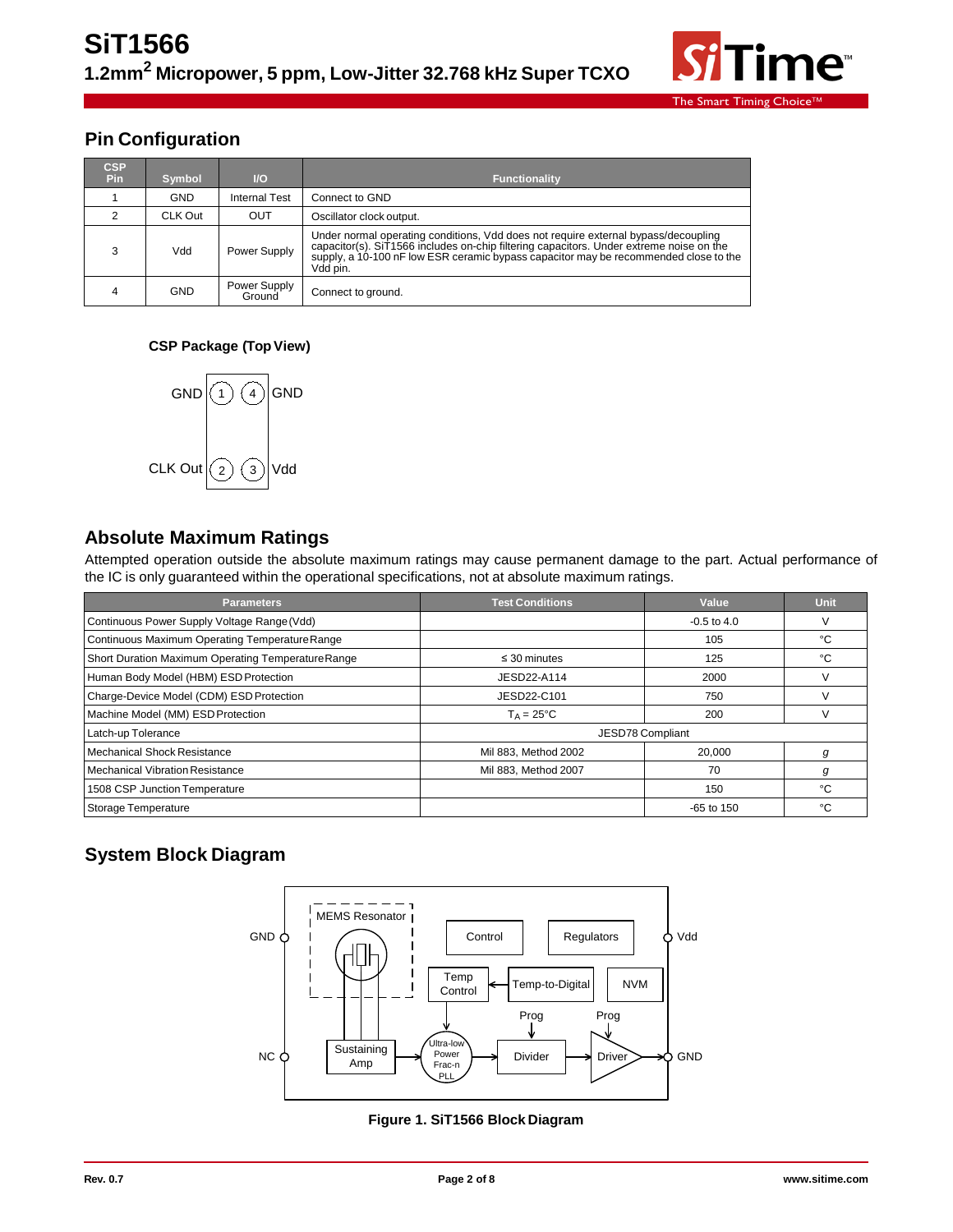

### **Description**

SiT1566 is an ultra-small, micropower 32.768 kHz TCXO optimized for battery-powered applications. SiTime's silicon MEMS technology enables the first 32 kHz TCXO in the world's smallest footprint and chip-scale packaging (CSP). Typical supply current is 4.5 µA under no load condition.

SiTime's MEMS oscillator consists of a MEMS resonator and a programmable analog circuit. SiT1566 MEMS resonator is built with SiTime's unique MEMS First™ process. A key manufacturing step is EpiSeal™ during which the MEMS resonator is annealed with temperatures over 1000°C. EpiSeal creates an extremely strong, clean, vacuum chamber that encapsulates the MEMS resonator and ensures the best performance and reliability. During EpiSeal, a poly silicon cap is grown on top of the resonator cavity, which eliminates the need for additional cap wafers or other exotic packaging. As a result, SiTime's MEMS resonator die can be used like any other semiconductor die. One unique result of SiTime's MEMS First and EpiSeal manufacturing processes is the capability to integrate SiTime's MEMS die with a SOC, ASIC, microprocessor or analog die within a package to eliminate external timing components and provide a highly integrated, smaller, cheaper solution to the customer.

#### **TCXO Frequency Stability**

SiT1566 is factory calibrated (trimmed) over multiple temperature points to guarantee extremely tight stability over temperature. Unlike quartz crystals that have a classic tuning fork parabola temperature curve with a 25°C turnover point with a 0.04 ppm/C2 temperature coefficient, the SiT1566 temperature coefficient is calibrated and corrected over temperature with an active temperature correction circuit. The result is a 32 kHz TCXO with extremely tight frequency variation over the -40°C to +85°C temperature range.

When measuring the output frequency of SiT1566 with a frequency counter, it is important to make sure the counter's gate time is >100 ms. Shorter gate times may lead to inaccurate measurements.

#### **Dynamic Temperature Frequency Response**

Dynamic Temperature Frequency Response is the rate of frequency change during temperature ramps. This is an important performance metric when the oscillator is mounted near a high power component (e.g. SoC or power management) that may rapidly change the temperature of surrounding components.

For moderate temperature ramp rates  $( $2^{\circ}$ C/sec)$ , the dynamic response is primarily determined by the steady-state frequency vs. temperature of the device. The best dynamic response is obtained from parts which have been trimmed to be flat in frequency overtemperature.

For high temperature ramp rates (>5°C/sec), the latency in the temperature compensation loop contributes a larger frequency error, which is dependent on the temperature compensation update rate. This part achieves excellent performance at 3Hz update rate. This device family supports faster update rates for further reducing dynamic frequency error at the expense of slightly increased current consumption.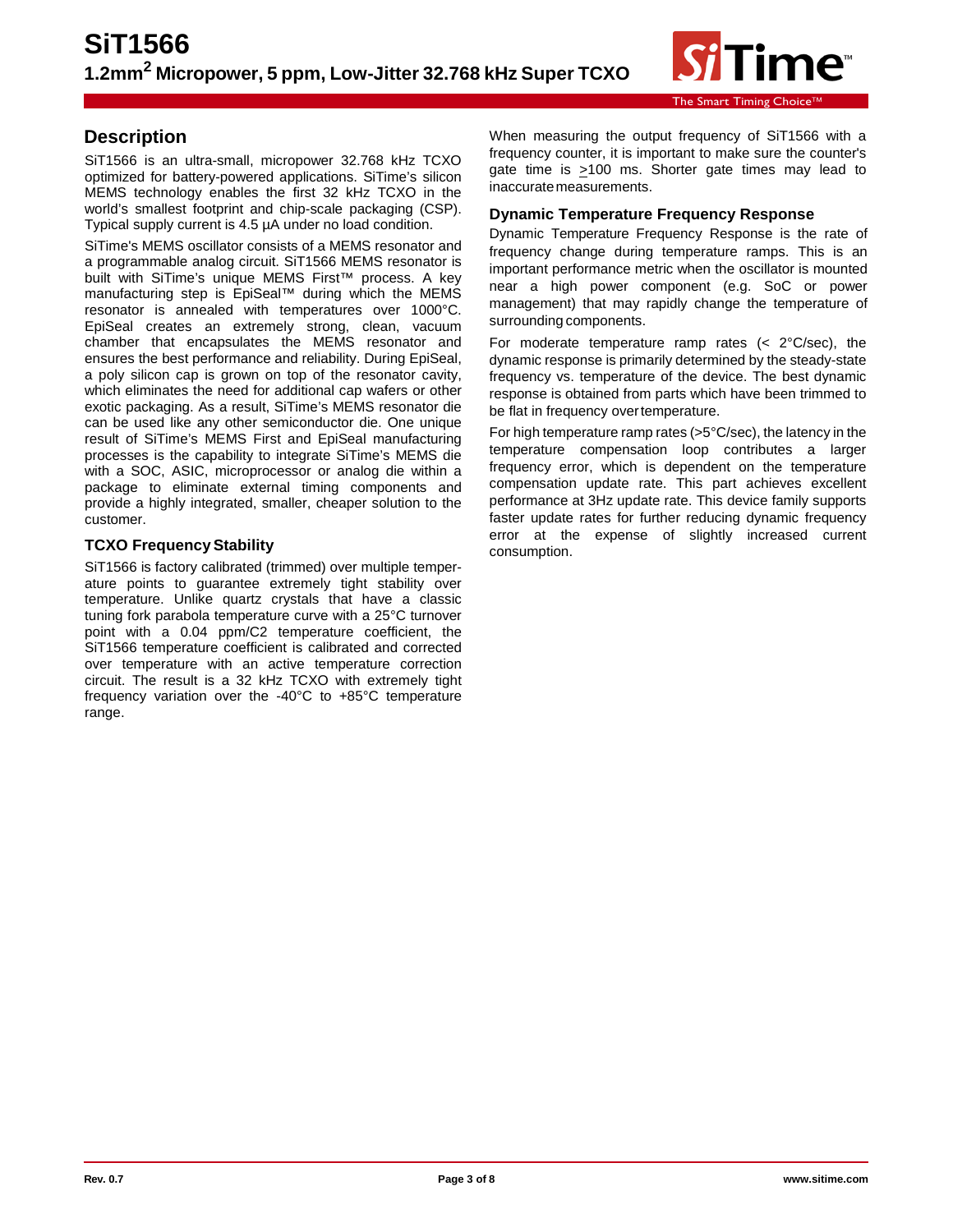

### **Typical Operating Curves**

 $(T_A = 25^{\circ}C, Vdd = 1.8V, unless otherwise stated)$ 



**Frequency Stability over Temperature**

### **Start-up and Steady-State Current Profile**



**LVCMOS Output Swing**



**Supply Current over Temperature (No Load)**



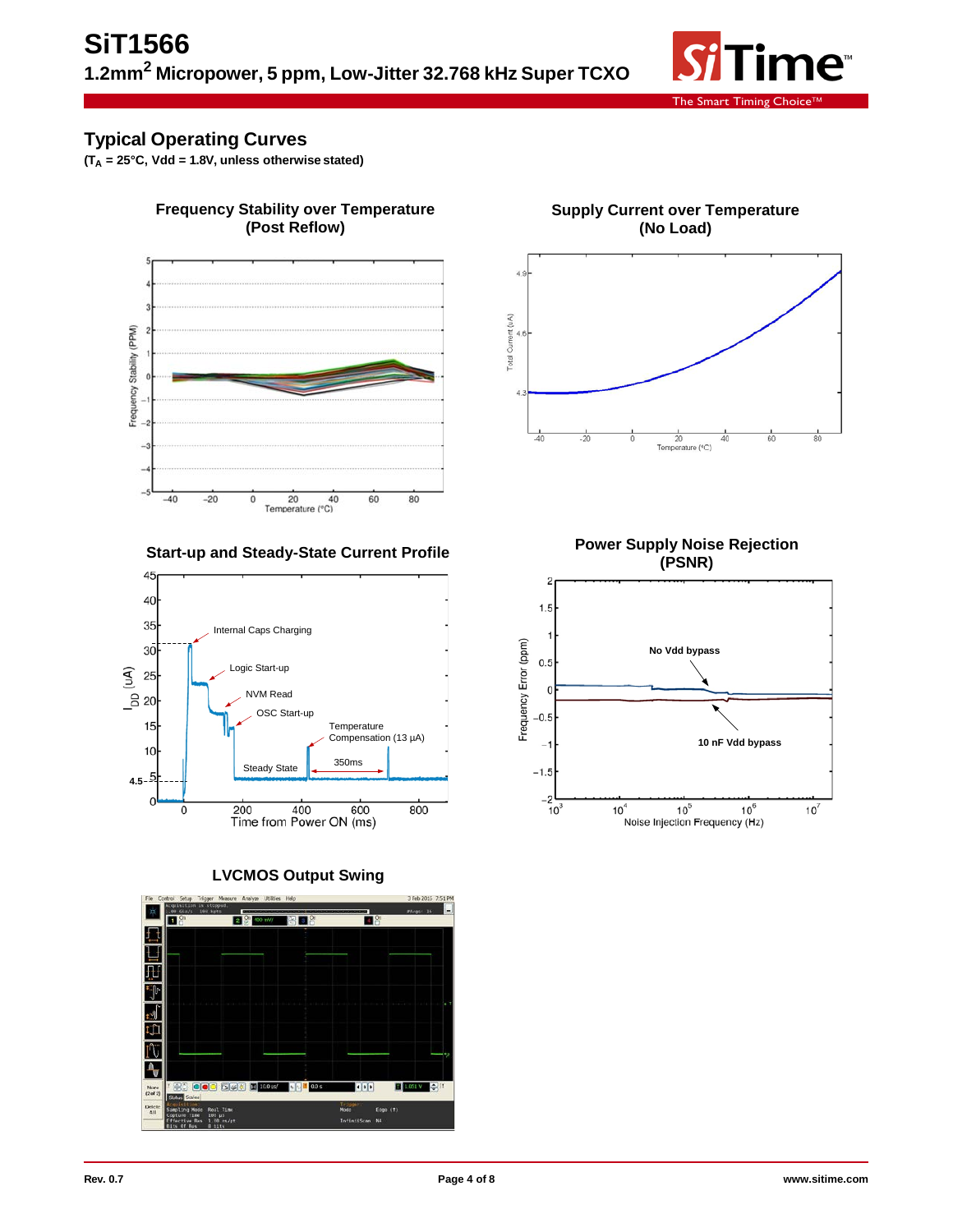

#### **Dynamic Frequency Response for Moderate Temperature Ramps**



Frequency accuracy under a moderate temperature ramp up to 2°C/sec is limited by the TCXO's trimmed accuracy of the frequency stabilityover-temperature.

#### **Note:**

2. Measured relative to 32.768 kHz.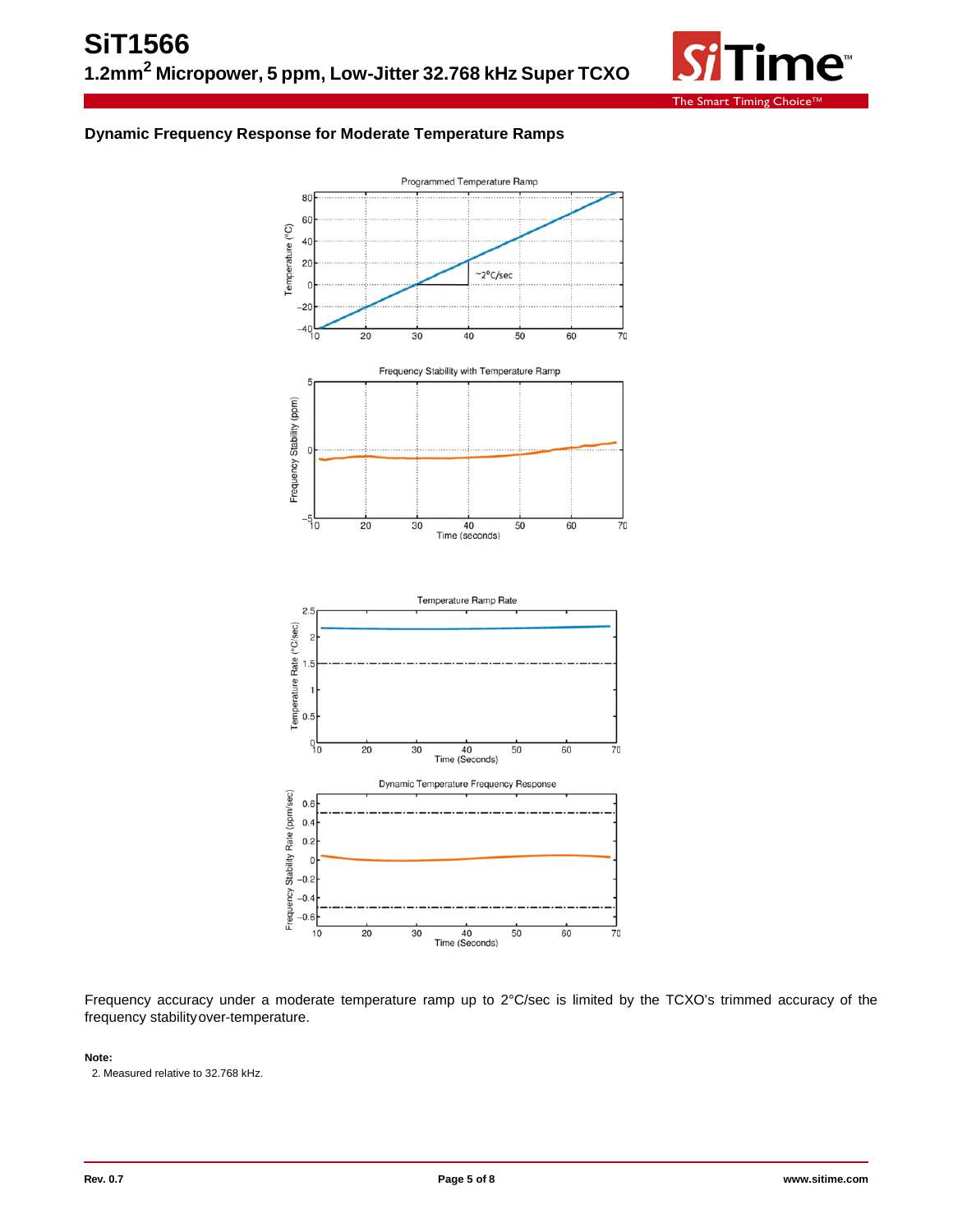

### **Dynamic Frequency Response for Fast Temperature Ramps**



For temperature ramps >5°C/sec, the frequency accuracy is limited by the update rate of the temperature compensation path (see the 5°C/sec and 10°C/secplots).

Contact Factory for applications that require improved dynamic performance.

**Note:**

3. Measured relative to 32.768 kHz.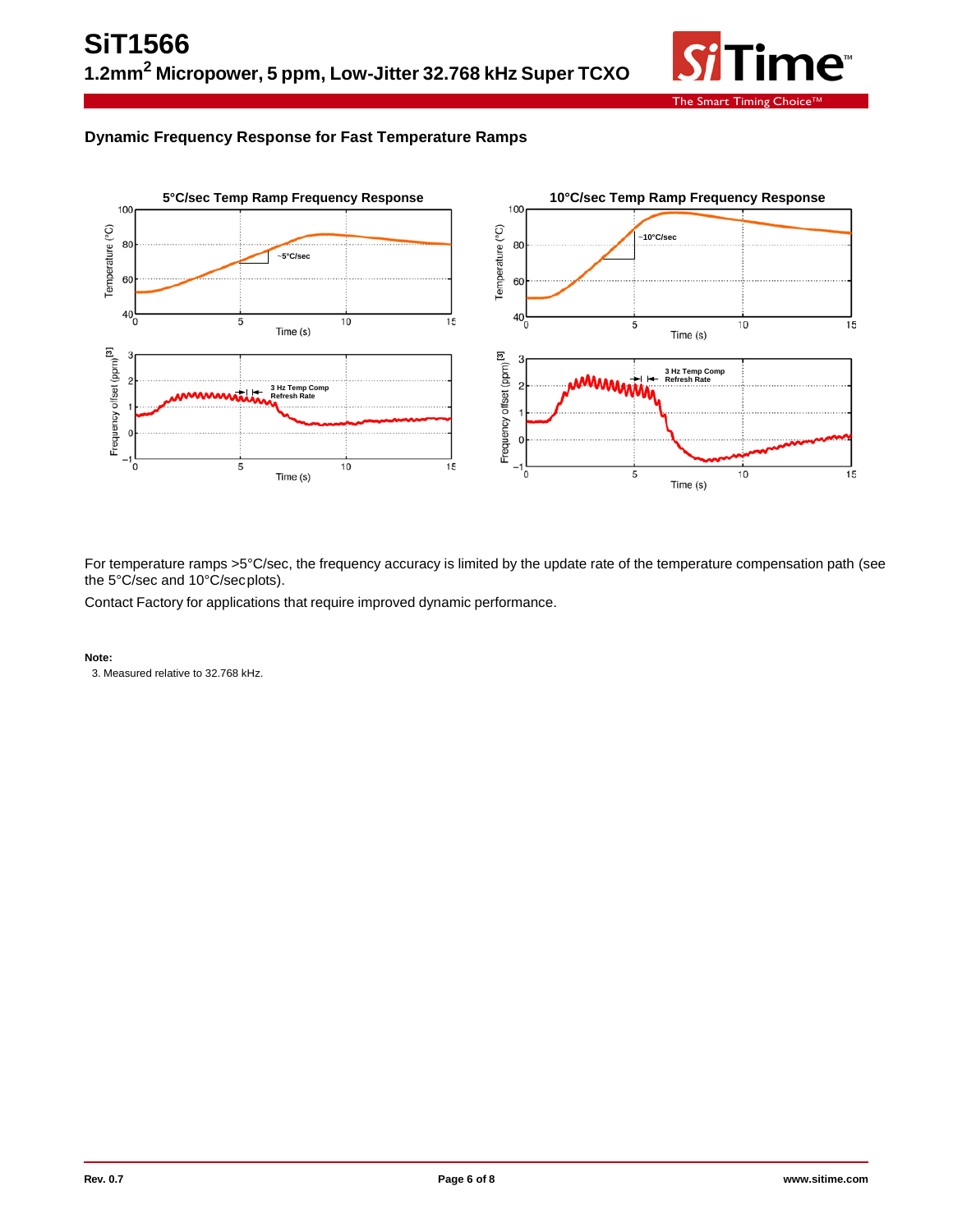

### **Dimensions and Patterns**



### **Manufacturing Guidelines**

- 1) No Ultrasonic or Megasonic cleaning: Do not subject SiT1566 to an ultrasonic or megasonic cleaning environment. Permanent damage or long term reliability issues mayoccur.
- 2) Applying board-level underfill and overmold is acceptable and will not impact the reliability of the device.
- 3) Reflow profile, per JESD22-A113D.
- 4) For additional manufacturing guidelines and marking/tape-reel instructions, click on the following link: [http://www.sitime.com/component/docman/doc\\_download/243-manufacturing-notes-for-sitime](http://www.sitime.com/component/docman/doc_download/243-manufacturing-notes-for-sitime-oscillators)[oscillators](http://www.sitime.com/component/docman/doc_download/243-manufacturing-notes-for-sitime-oscillators)